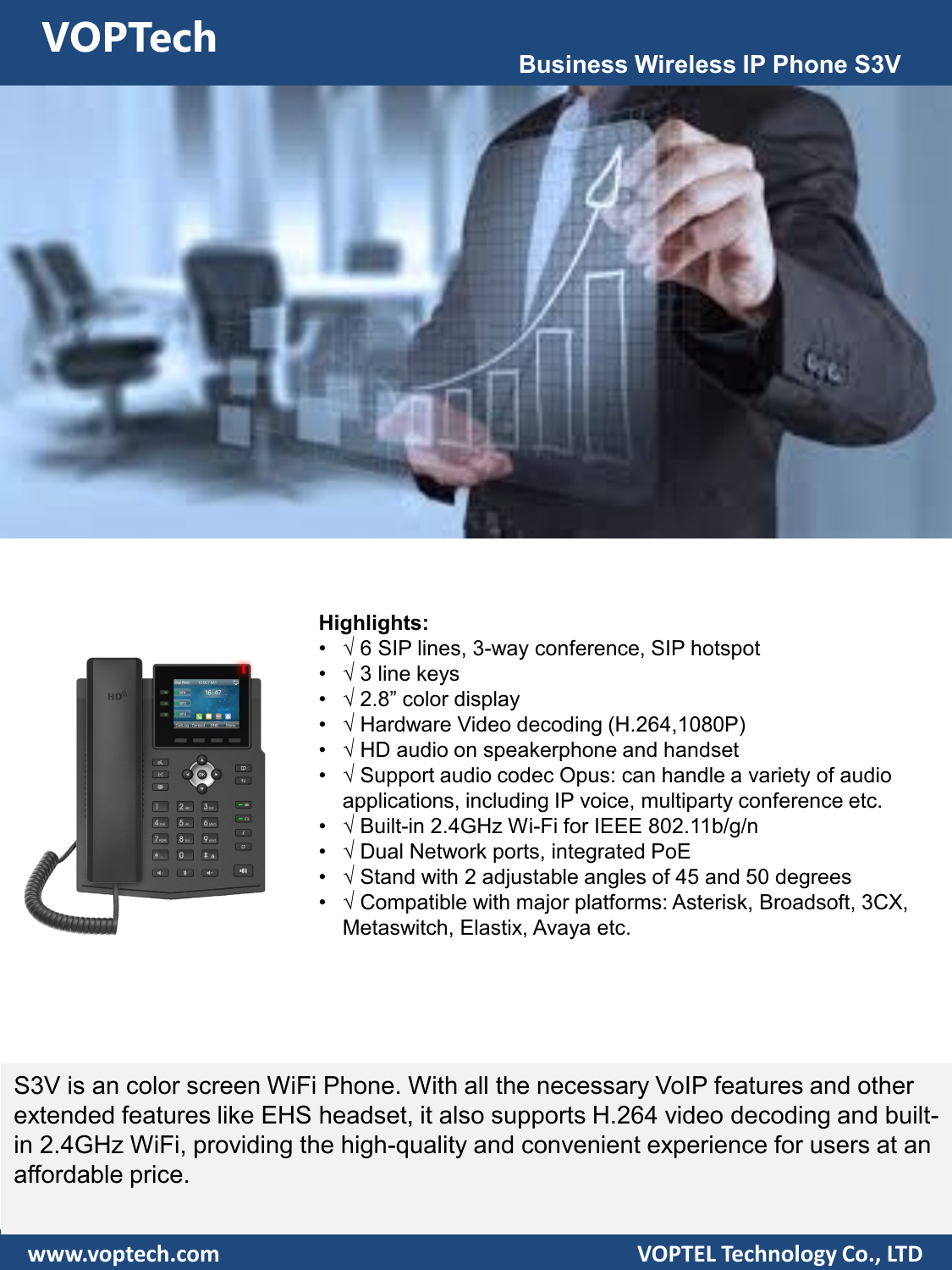# **VOPTech**

## **Business Wireless IP Phone S3V**

#### **Audio Features**

- HD voice microphone/speaker (handset/hands-free, 0 ~ 7KHz frequency response)
- •HAC handset
- •Wideband ADC/DAC 16KHz sampling
- •Narrowband codec: G.711A/U, G.729AB, iLBC
- •Wideband codec: G.722, Opus
- •Full-duplex hands-free speakerphone with AEC
- •Voice Activity Detection (VAD) / Comfort Noise Generation (CNG) / Background Noise Estimation (BNE) / Noise Reduction (NR)
- •Packet Loss Concealment (PLC)
- •Dynamic Adaptive Jitter Buffer
- •DTMF: In-band, Out-of-Band DTMF-Relay (RFC2833) / SIP INFO
- •VQM voice quality monitoring

#### **Video Features**

•Hardware video decoding: H.264 •Video call resolution: QVGA / CIF / VGA / 4CIF / 720P / 1080P

#### **Phone Features**

•6 lines •Call out / answer / reject •Mute / unmute (microphone) •Call hold / call resume •Call waiting •Speed dial •Call forward (Always/Busy/No Answer) •Call transfer (Attended/Unattended) •Redial •3-way conference •Auto-answering •Do-Not-Disturb •Hot line •Hot desking •Network time synchronization •Programmable DSS/soft keys •Action URL / Active URI •uaCSTA •Built-in 2.4GHz Wi-Fi •Network standard: IEEE 802.11b/g/n •Transmission rate: Up to 150Mbps (dynamic) •Wireless headset •Plantronics wireless headset (through Plantronics APD-80 EHS Cable) •Jabra wireless headset (through EHS20 EHS Cable)

#### **Network Features**

•Physical: 10/100 Mbps Ethernet •IP mode:IPv4/IPv6/IPv4&IPv6 •IP configuration: Static IP / DHCP / PPPoE •VPN: L2TP / OpenVPN

#### **Maintenance & Management**

•Auto-provisioning via FTP/TFTP/HTTP/HTTPS/DHCP OPT66/SIP PNP/TR-069 •Web management portal •Web-based packet dump •Configuration export / import •Firmware upgrade •Syslog **Display**

•2.8-inch (320x240) color screen •Intuitive user interface with icons and soft keys •Red status indicator light for call and message waiting indication •Dual-color (red or green) illuminated LEDs for line status •Multilingual user interface •Caller ID display with name and number

•Screen saver

#### **Physical Features**

- •3 line keys (BLF keys) with LED indicator light
- •10 function keys
- •2 Keys for with LED indicator light, including: MWI/handset
- •8 keys, including: Hold/Transfer/Conference/Phonebook
- •/Call Log/Status/Redial/Mute
- •4 soft keys
- •4 navigation keys
- •1 OK key
- •12 standard phone digits keys
- •2 volume control keys (Up/Down)
- •1 hands-free key •DC port x1: DC power input
- •RJ9 port x2: handset x1, headset x1
- •RJ45 port x2: network x1, PC x1 (bridged to network)
- •PoE enabled
- •Safety Keyhole x1
- •Color: black
- •DC power input: DC5V/1A
- •Power consumption (PoE): 1.78 W ~ 6.03W
- •Power consumption (Adapter): 1.28W ~ 4.48W
- •Installation:
- Desktop stand
- Wall-mounted (need an additional wall hanging parts)